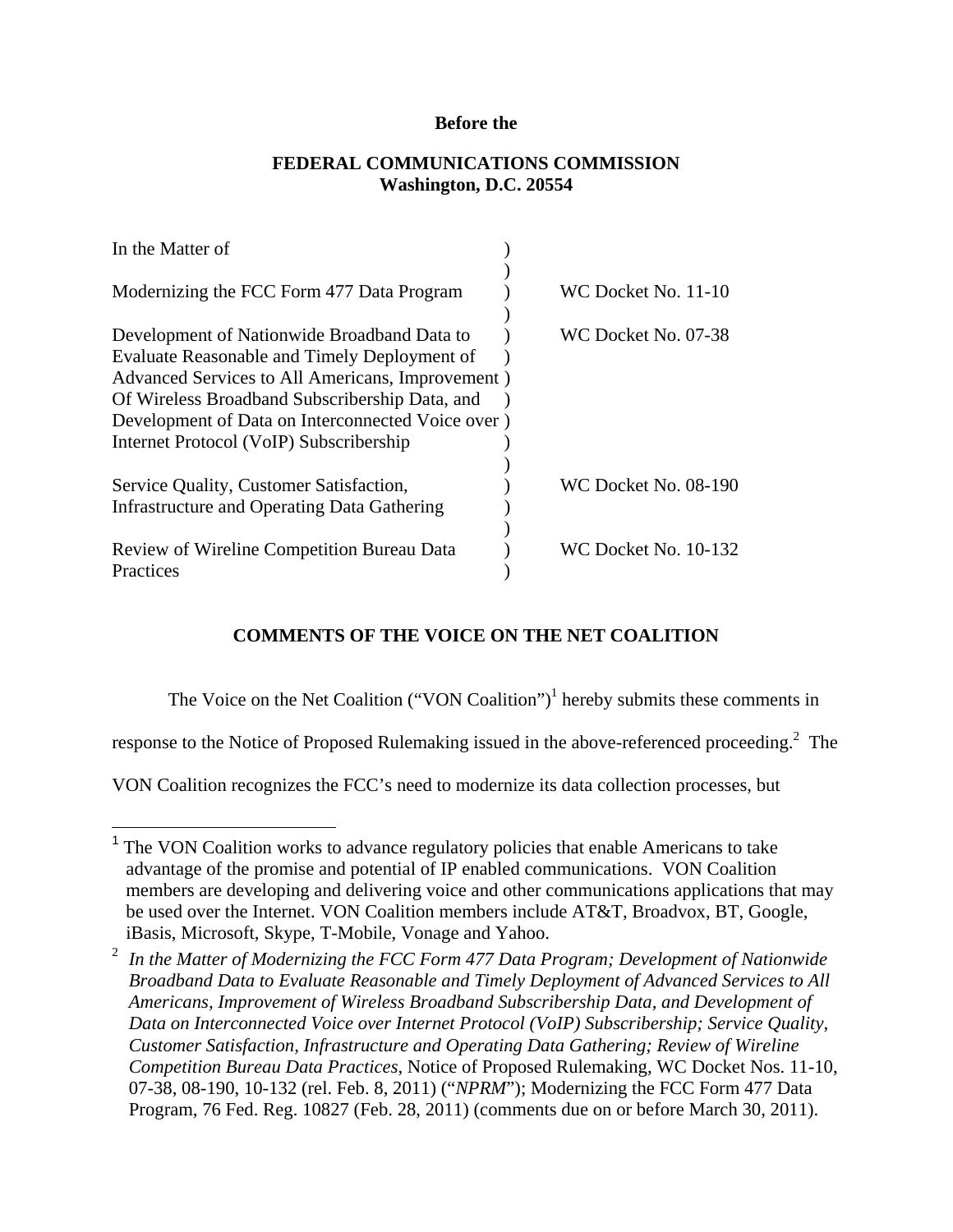opposes revising the definition of "interconnected VoIP" to include services that permit users to make only one-way use of the public switched telephone network ("PSTN"), or otherwise expanding Form 477 reporting obligations.

#### **BACKGROUND**

On February 8, 2011, the FCC issued a Notice of Proposed Rulemaking related to the Modernization of the Form 477 Data Program. Through this proceeding the FCC seeks to reform the Form 477 data-collection program so that it has the data necessary to fulfill its statutory duties of policymaking, promotion of competition, and protection of consumers while minimizing the burdens of data collection on service providers.<sup>3</sup>

 In the *NPRM*, the FCC inquires "whether additional classes of entities should be required to file FCC Form 477," asking in particular whether the FCC should "revise [its] definition of 'interconnected VoIP' for the purposes of this collection to include services that permit users to receive calls that originate on the public switched telephone network *or* to terminate calls to the public switched telephone network[.]"<sup>4</sup> The NPRM also solicits comments on whether the Commission should begin collecting data on VoIP services that do not meet the definition of "interconnected VoIP."<sup>5</sup>

<sup>3</sup> *See NPRM* at ¶ 1.

<sup>4</sup> *Id.* at ¶ 45. Interconnected VoIP enables real-time, two-way voice communications; requires a broadband connection from the user's location; requires Internet protocol-compatible customer premises equipment (CPE); and permits users generally to receive calls that originate on the public switched telephone network and to terminate calls to the public switched telephone network.. 47 C.F.R. § 9.3. S*ee also* 47 U.S.C. § 153(25) ("The term 'interconnected VoIP service' has the meaning given such term under section 9.3 of title 47, Code of Federal Regulations…").

<sup>5</sup> *Id.* at ¶ 87. In separate sections, the *NPRM* suggests that such data could include "applications that residential consumers use, such as VoIP services," *id.* at ¶ 116, and service quality and customer satisfaction data for voice networks, *id.* at ¶ 96.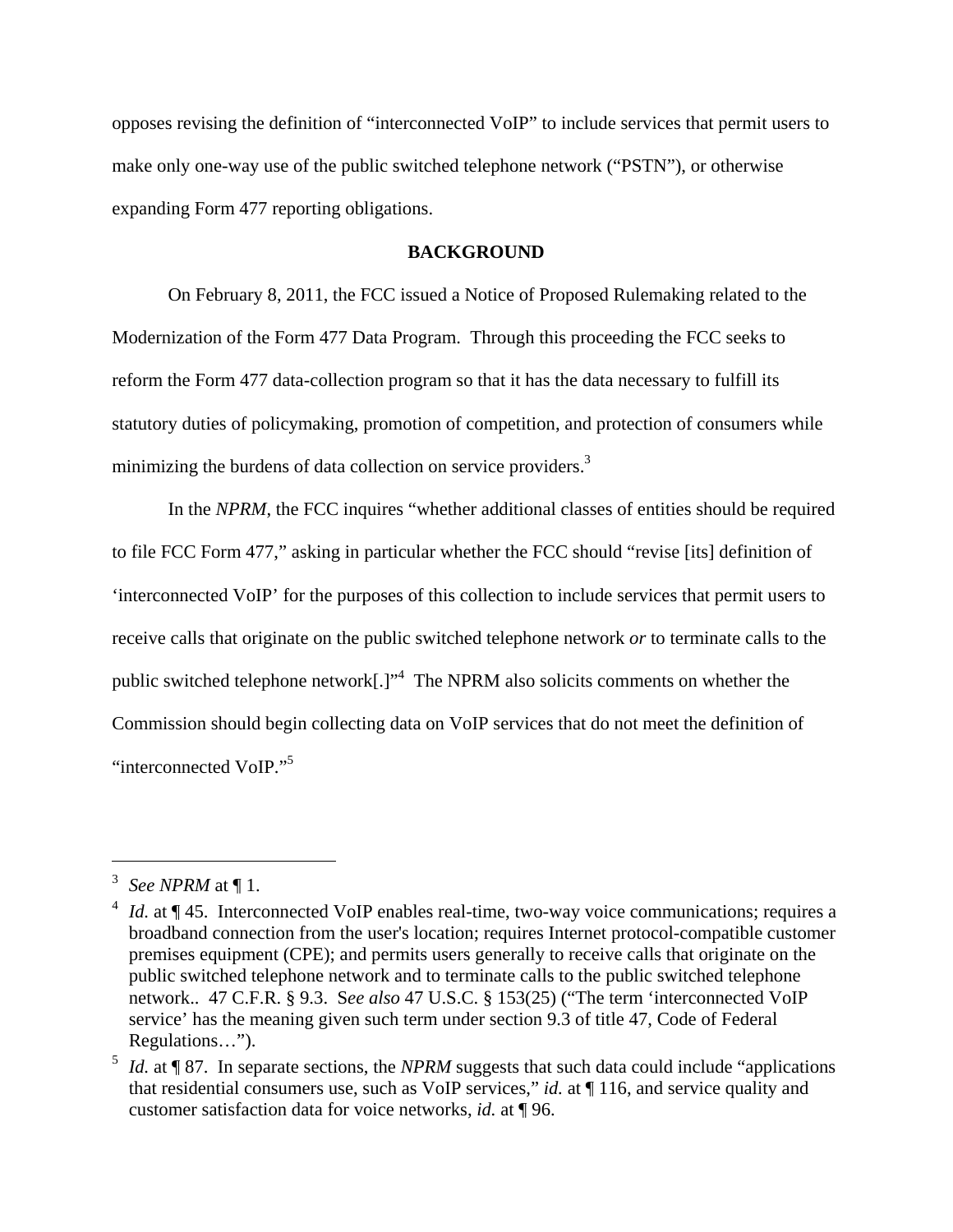#### **DISCUSSION**

 The FCC should not revise the definition of "interconnected VoIP" as proposed or require VoIP providers that do not meet the Commission's definition of "interconnected VoIP" to file a Form 477 because: (a) there is no compelling public interest or regulatory reason for disturbing the Commission's bright line approach to regulation of interconnected VoIP; (b) extension of the Form 477 reporting requirements will deter investment and innovation for new IP communications services and applications; (c) fail to serve the purpose of the data collection (i.e., unearthing information about local telephone competition and broadband deployment); and (d) revision of the definition of "interconnected VoIP" in this proceeding will result in inconsistent rules and regulations and cause confusion in the marketplace.

 The Commission's past decisions to impose certain regulations on interconnected VoIP providers have been based in part on consumer expectations regarding replacement telephony services and in part on whether there was a compelling public interest that could not be met without regulatory intervention. Wisely, the Commission has recognized that certain VoIP products, devices, services or applications would be an incidental part of the product while others would be adopted by consumers to enhance or supplement (and not replace) their primary voice communications. This decision to establish clear parameters based on whether a VoIP service was a replacement for voice telephony ensured that the IP communications industry would continue to invest and innovate in new products that bring tremendous value to consumers. It is unnecessary and counter to the goals of the National Broadband Plan and the Commission's interconnected VoIP rules to impose additional regulatory costs and burdens on the VoIP market segments that fall outside the interconnected VoIP definition.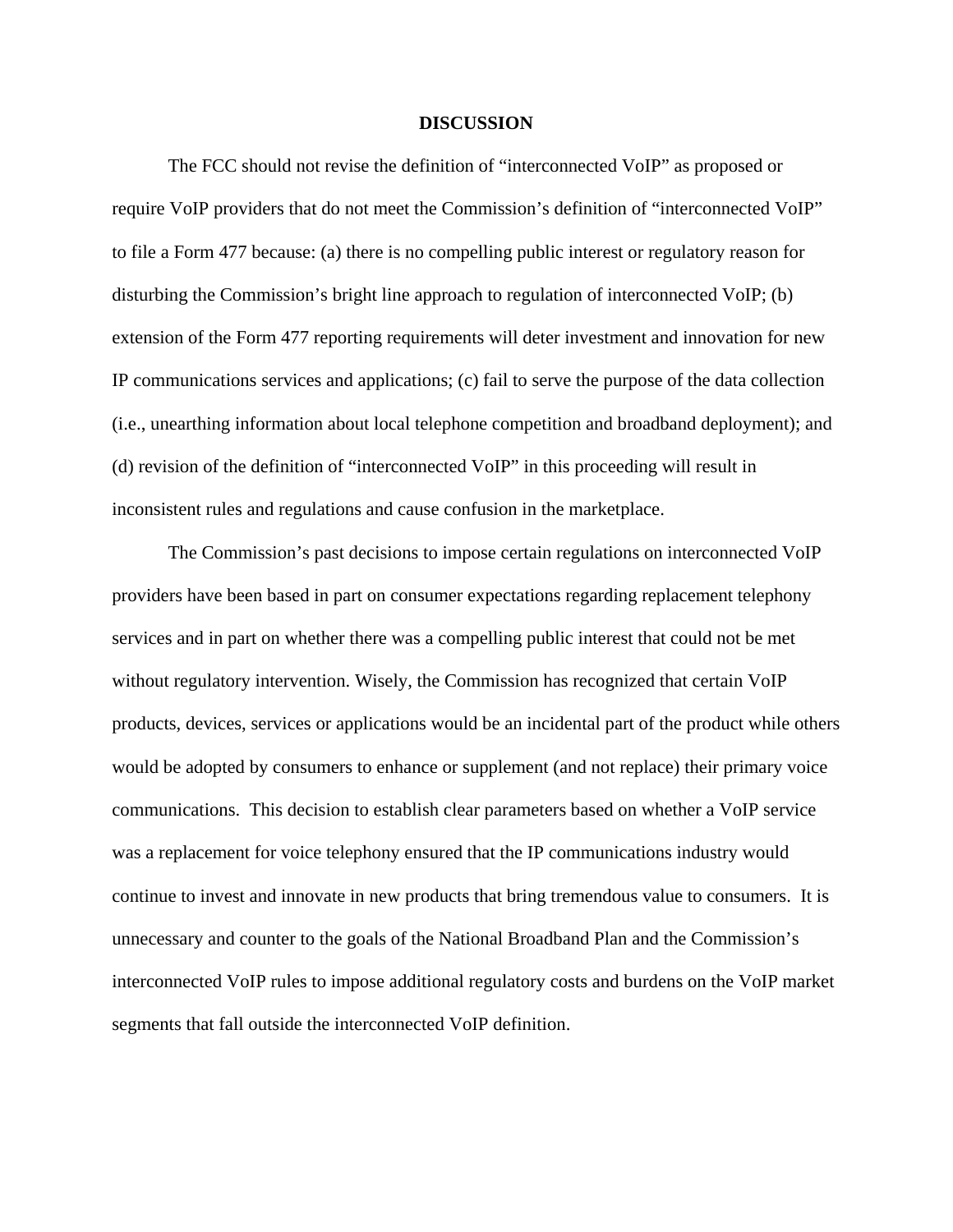## **A. IP Communications Services Outside the Definition of "Interconnected VoIP" Should Not Be Subject to Regulation**

 IP voice applications that permit a customer to make calls from a computing device to the PSTN, or receive calls at a computing device that originate from the PSTN are neither telecommunications services nor interconnected VoIP services. The Commission has presented no compelling public interest rationale for blurring the bright lines it has used to date to impose regulations on interconnected VoIP providers. Non-interconnected VoIP applications, <sup>6</sup> which generally require the use of a computer on one end of the communication, are technologically similar to services the Commission has previously classified as information services.<sup>7</sup>

One-way IP voice applications manipulate the form of the information conveyed and are therefore information services. As the FCC acknowledged in 2004 with respect to Vonage, to make a call from a VoIP service to a traditional telephone, the VoIP server must convert the IP packets containing the information in the call into digital audio signals and connect them to the PSTN using the service of a telecommunications carrier. (And vice versa for a call from a PSTN user to a VoIP user.) $\delta$  This process necessitates changing the form of the information conveyed.

 Some IP application providers also generate new information for the user, such as voicemail and/or email messages.<sup>9</sup> These features, *i.e.* creation of new information and

<sup>&</sup>lt;sup>6</sup> To date, the Commission has not classified non-interconnected VoIP services, which may include services that allow users to make *or* receive calls.

<sup>7</sup> *See* 47 U.S.C. § 153(24) (defining "information service" as "the offering of a capability for generating, acquiring, storing, transforming, processing, retrieving, utilizing, or making available information via telecommunications…").

<sup>8</sup> *See In the Matter of Vonage Holdings Corporation Petition for Declaratory Ruling concerning an Order of the Minnesota Public Utilities Commission*, Memorandum Opinion and Order, 199 FCC Rcd 22404, 22407-08 ¶ 8 (rel. Nov. 12, 2004).

<sup>9</sup> *See, e.g.,* http://www.skype.com/intl/en-us/features/allfeatures/call-phones-and-mobiles/ ("Skype Website") (offering Caller ID and Voicemail services);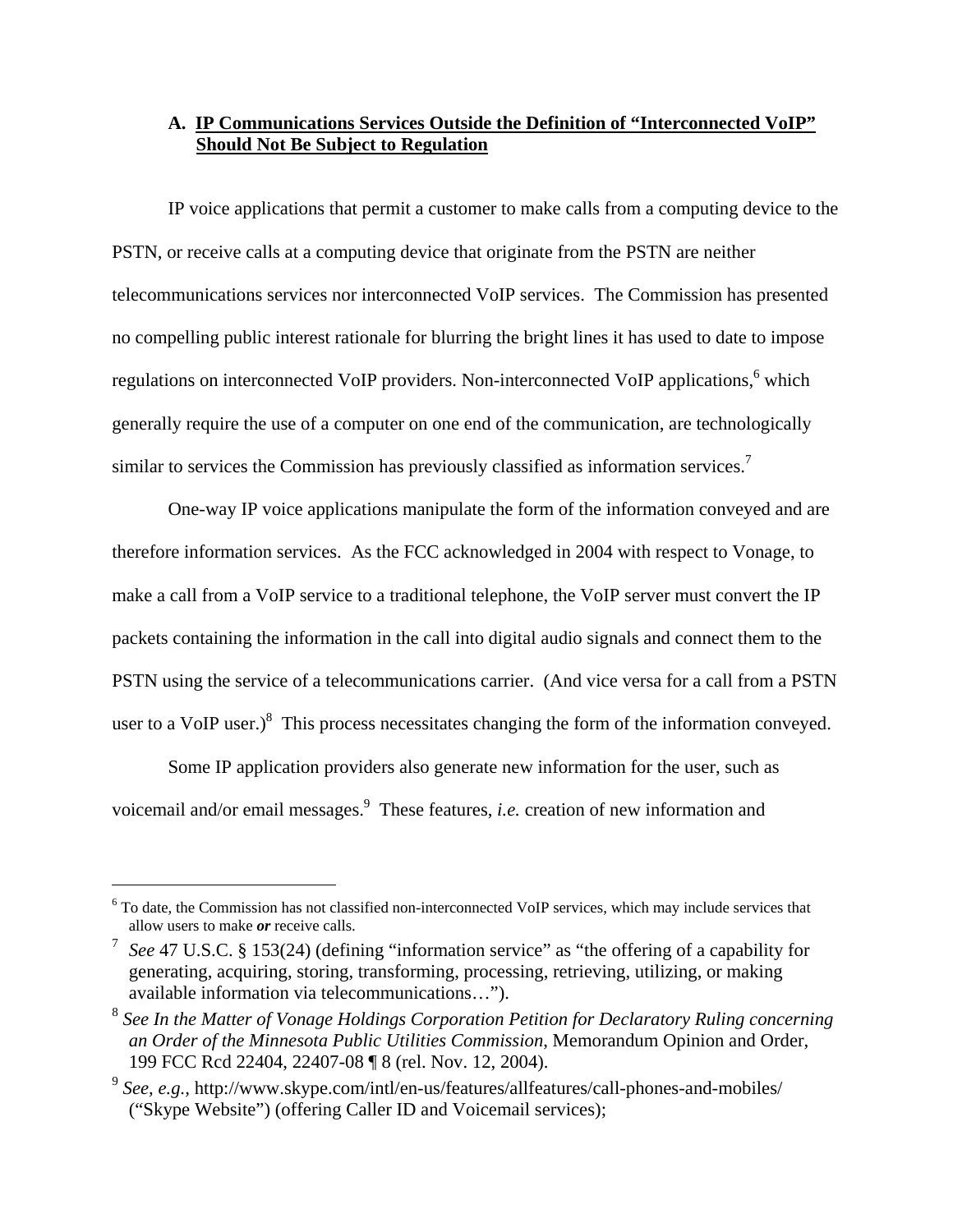alteration of existing information, are classic information services.<sup>10</sup> The Commission does not typically regulate information services.<sup>11</sup> Moreover, non-interconnected VoIP services are not considered by users to be substitutes for traditional telephony services and are not otherwise subject to state or federal regulation.<sup>12</sup> The Commission in this proceeding should not for the first time attempt to regulate these services because of the incidental use of telecommunications.13

# **B. Extending Form 477 Would Deter Growth and Innovation in IP Voice Applications, Slow Broadband Adoption, and is Inconsistent with the Purpose of the Data Collection**

 Extending Form 477 reporting obligations to non-interconnected VoIP would impose regulatory costs and burdens on technological innovators while serving no relevant public interest purpose. These regulatory costs and burdens would stifle the growth of IP voice communications to the detriment of consumers and innovators.

The data reporting obligation of Form 477, though serving an important role in policy-

making for telephone and broadband services, is a burdensome regulation. Frequent and

 $\overline{a}$ 

<sup>13</sup> *See Pulver Order* at ¶ 9 ("Pulver may 'use' some telecommunications to provide its FWD directory service by that does not make FWD itself telecommunications.")

http://www.vonage.com/lp/US/searchgoogle/features.php?CMP=KNC-GOO-Brand-Brand-Vonage\_Misc ("Vonage Website") (offering Caller ID, Voicemail, and other services).

<sup>10</sup> Voice mail has been classified as an information service. See, *Bell Operating Companies Joint Petition for Waiver of Computer II Rules, Order, 10 FCC Rcd 13,758, 13,770-74 (1995).* That the VoIP service provider may use the service of telecommunications carriers to assist in routing information does not change this classification. *See In the Matter of Petition for Declaratory Ruling that pulver.com's Free World Dialup is Neither Telecommunications Nor a Telecommunications Service ("Pulver Order"),*, Memorandum Opinion and Order, 19 FCC Rcd 3307, 3318 (2004) at ¶ 9.

 $11$  *Id.* at note 64 (explaining Congress's intent that information services not be regulated).

 $12$  It is the position of the VON Coalition that the classification of computer-to-computer VoIP as an information service, as expressed in the *Pulver Order*, ought to be extended to all IP communications services, including all forms of VoIP.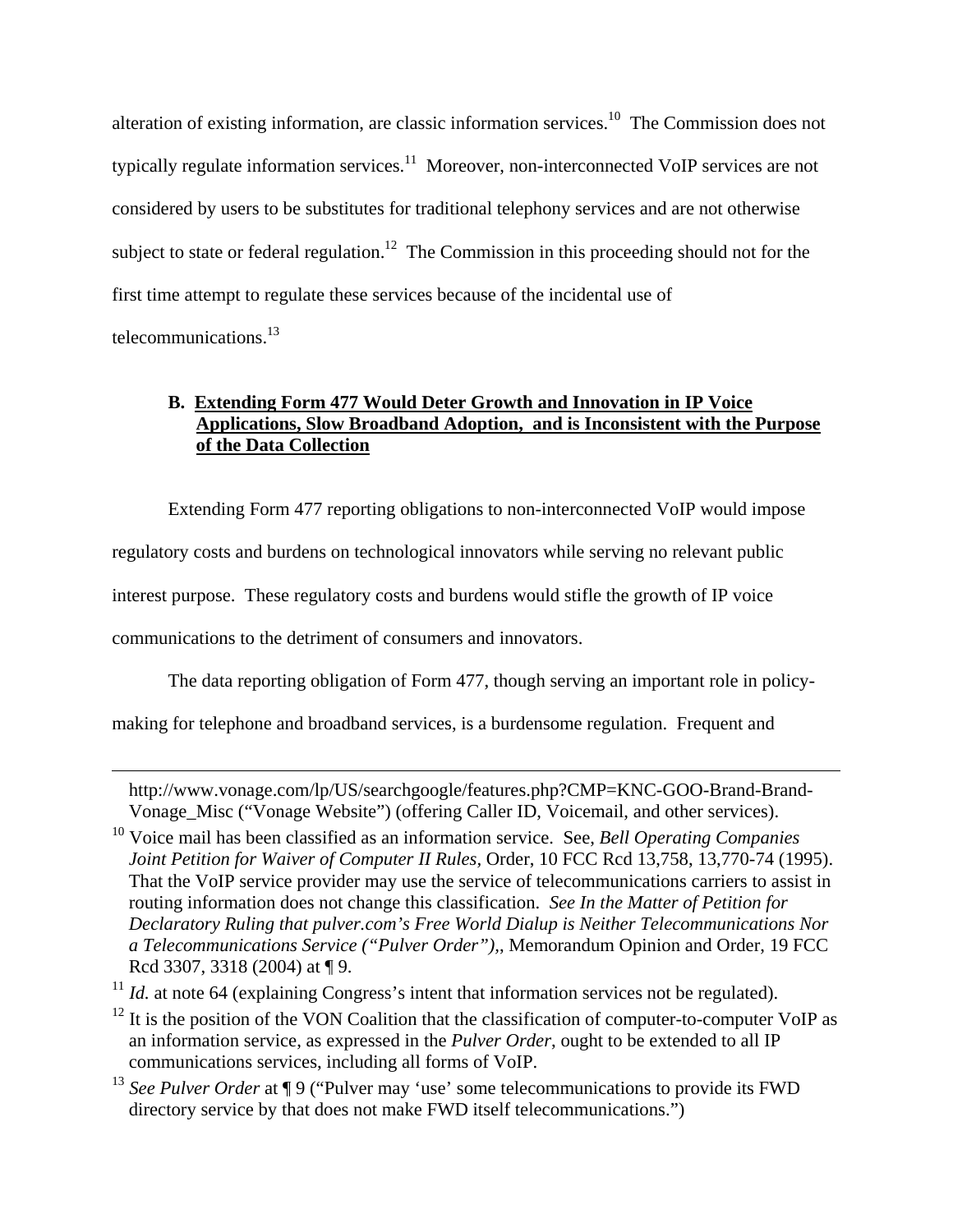extensive data-reporting to the FCC requires time and monetary resources that many companies could otherwise put into the development and deployment of innovative VoIP services and applications.14 Diverting these companies' time and financial resources also could stifle innovation and disincentivize business growth. IP voice application providers have the ability and technology to offer their products on a global scale and will naturally gravitate towards markets with lower regulatory burdens. Such result is contrary to the Communications Act and the Commission's policy goals. In addition, the FCC is charged with critically evaluating its rules, deregulating whenever regulation is not in the public interest.<sup>15</sup> At the same time, U.S. policy favors the development and provision of new technologies and services to the public.<sup>16</sup> Therefore, the FCC's deregulatory charge is especially pertinent to the development and growth of Internet-based services, such as broadband-reliant IP voice applications.17

 $14$  The FCC has previously estimated that Form 477 requires an average of 337 hours to complete – a full 42 business days. *See* Public Information Collections Approved by Office of Management and Budget, 74 Fed. Reg. 6,407 (Feb. 9, 2009).

<sup>&</sup>lt;sup>15</sup> See 47 U.S.C. § 161. In addition, President Obama in January 2011 issued an executive order requiring a review of unnecessary rules and regulations that would require careful consideration of benefits and costs, and "getting rid of absurd and unnecessary paperwork requirements that waste time and money." "Toward a 21st-Century Regulatory System", President Barack Obama, published in the January 18, 2011, Wall Street Journal, and found at http://online.wsj.com/article/SB10001424052748703396604576088272112103698.html.

<sup>16</sup> *See* 47 U.S.C. § 157(a).

<sup>&</sup>lt;sup>17</sup> See 47 U.S.C. § 230(b)(2) (it is United States policy "to preserve the vibrant and competitive free market that presently exists for the Internet and other interactive computer services, unfettered by Federal or State regulation."); *see also Pulver Order* at ¶¶ 17-19 (ensuring that FWD, Pulver's VoIP service, "remains unregulated by the Commission or the states is thus consistent with the requirements of the Act. To rule otherwise…would risk eliminating an innovative service offering that…promotes consumer choice, technological development and the growth of the Internet…").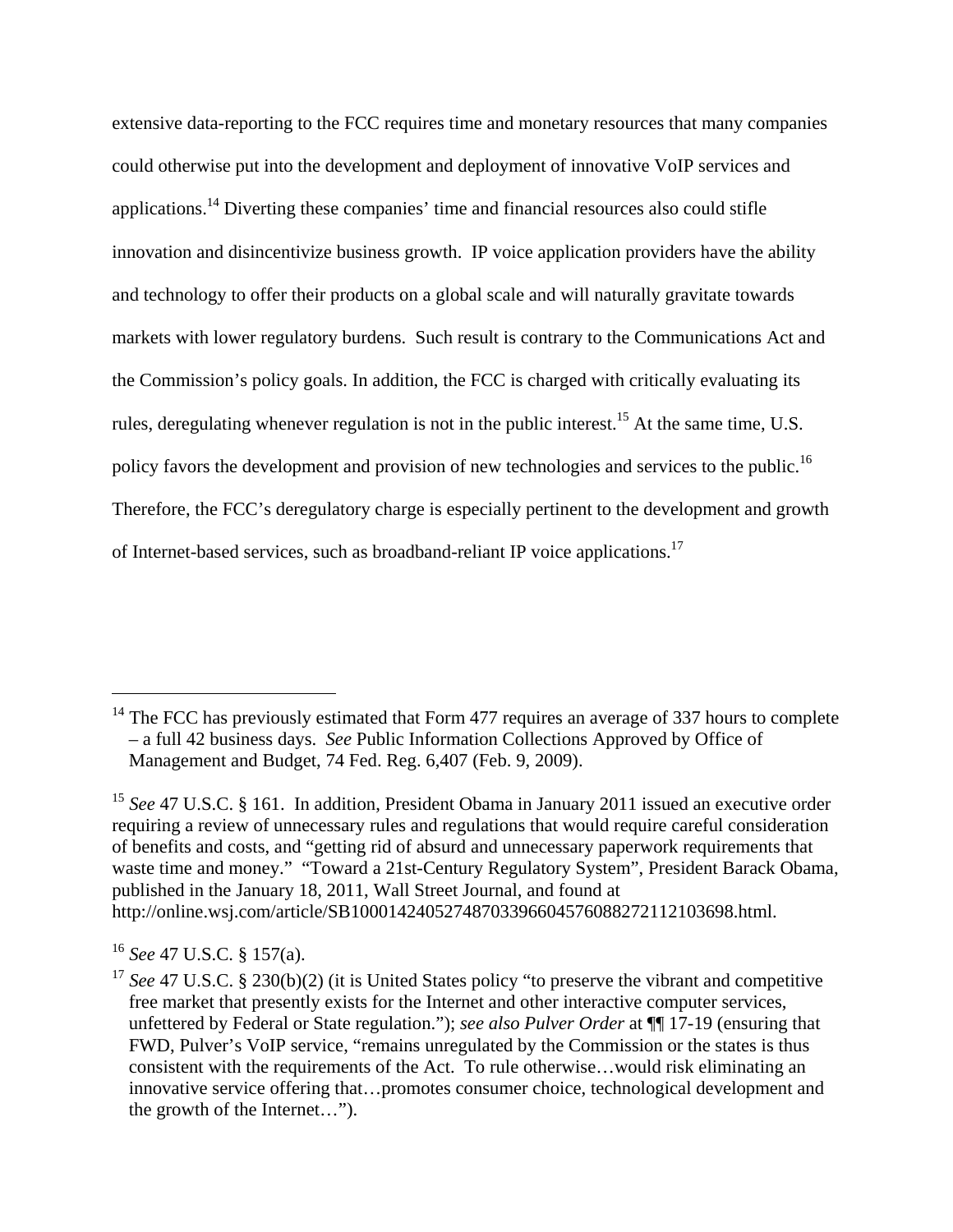In addition, the extension of Form 477 reporting requirements is not appropriate because these innovative voice applications are not otherwise replacements for ordinary telephone or broadband service. The Commission's rationale for the regulation of interconnected VoIP has consistently been that, "unlike certain other IP-enabled services," interconnected VoIP services are increasingly replacing traditional telephone service and that consumers' expectations of interconnected VoIP services are the same as their expectations for traditional telephone services.<sup>18</sup> No such consumer expectation exists for other forms of IP communications. Form 477 was created so that Congress and the Commission had sufficient information about "the development of local telephone service competition and the deployment of broadband services" to "implement the pro-competitive deregulatory provisions of the Telecommunications Act of 1996."19 While the Commission has extended some regulatory requirements (including Form 477 reports) to interconnected VoIP, $^{20}$  none to date have been extended to other forms of IP applications.21

<sup>18</sup> *See In the Matter of IP-Enabled Services*, Report and Order, 24 FCC Rcd 6039, 6043-44 ¶ 8 (rel. May 13, 2009) ("*2009 IP-Enabled Services Order*"); *2005 IP-Enabled Service Order* at ¶ 23 ("If a VoIP service subscriber is able to receive calls from other VoIP service users *and* from telephones connected to the PSTN, and is able to place calls to other VoIP service users *and* to telephones connected to the PSTN, a customer reasonably could expect to be able to dial 911 using that service to access appropriate emergency services.") (Emphasis in original).

<sup>&</sup>lt;sup>19</sup> See In the Matter of Local Competition and Broadband Reporting, Report and Order, 15 FCC Rcd 7717, 7718 (200) at ¶ 1.

<sup>20</sup> *See, e.g., In the Matter of Implementation of the Telecommunications Act of 1996: Telecommunications Carriers' Use of Customer Proprietary Network Information and Other Customer Information; IP-Enabled Services*, Report and Order and Further Notice of Proposed Rulemaking, 22 FCC Rcd 6927 (2007) ("*CPNI Order*") (extending the rules governing disclosure of customer proprietary network information to interconnected VoIP service providers); *In the Matters of IP-Enabled Services; E911 Requirements for IP-Enabled Service Providers*, First Report and Order and Notice of Proposed Rulemaking, 20 FCC Rcd 10245 (rel. Jun. 3, 2005) ("*2005 IP-Enabled Service Order*") (requiring interconnected VoIP service providers to supply E-911 capabilities to their customers).

<sup>&</sup>lt;sup>21</sup> Neither the preceding rules, *supra* note 18, nor any others apply to IP applications that permit a customer to make calls to or receive calls from the PSTN.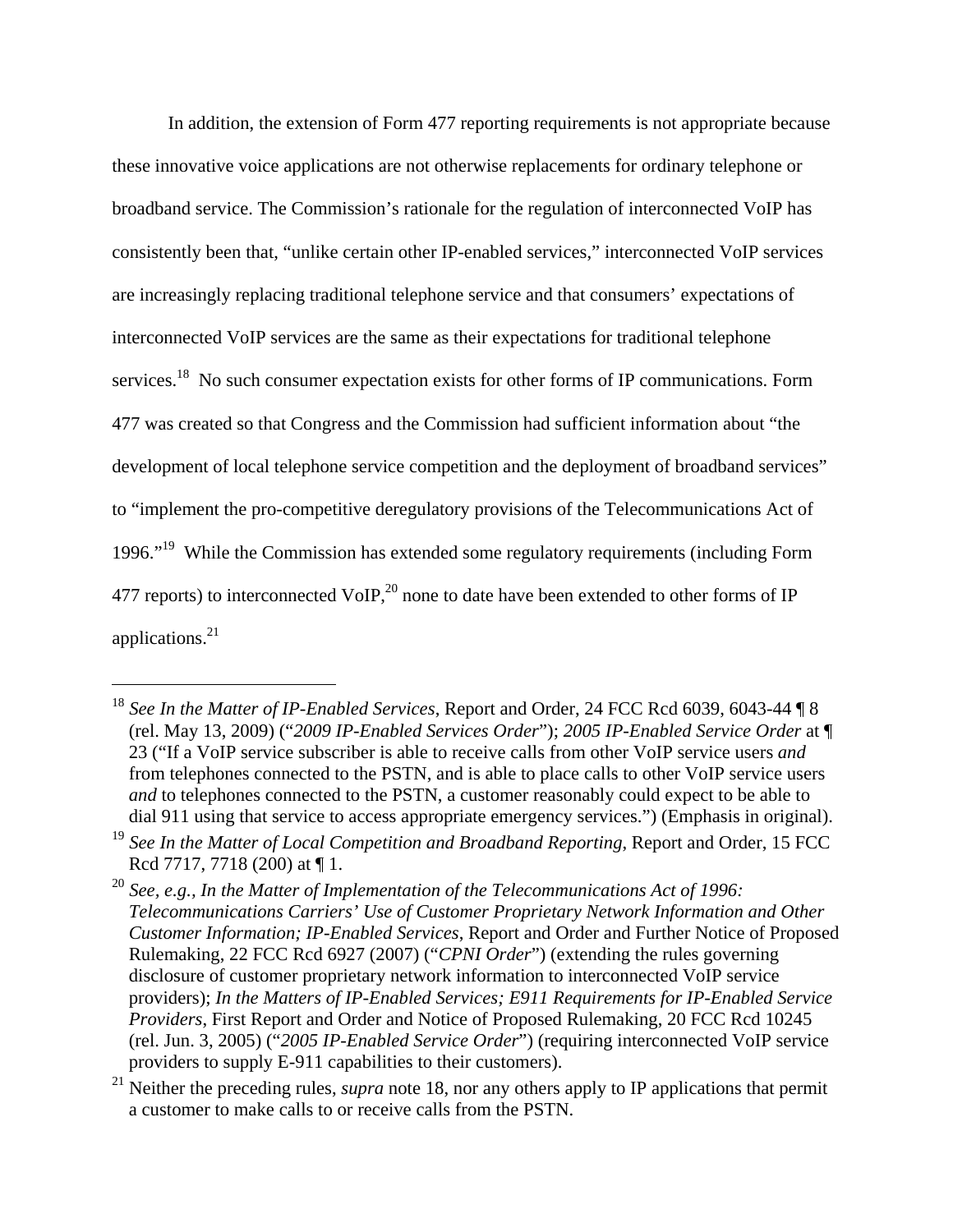Where a consumer is only capable of making a call to or receiving a call from the PSTN, but not both, his or her expectations are not likely to be the same as his expectations of traditional telephone service, which allows users to make calls to and receive calls from the PSTN. When a consumer subscribes to a one-way IP application service, he or she does not do so to replace the functions of his traditional phone service.<sup>22</sup> Therefore extending Form 477 requirements to these VoIP services would not elucidate local telephone service competition and would not serve the stated purpose of the data collection effort, will slow innovation and ultimately broadband adoption, which relies on applications like VoIP to spur demand.<sup>23</sup>

## **C. Changing the Definition of "Interconnected VoIP" Will Create an Inconsistent Legal Framework and Cause Confusion**

Revising the definition of interconnected VoIP for the purposes of this data collection will create discrepancies in the law and lead to confusion. The definition of interconnected VoIP has been used by the Commission and by states in numerous proceedings and state laws and regulations, is understood within the VoIP industry, and has been codified in the Communications Act of 1934 ("Act").<sup>24</sup> For example, the state of Illinois last year adopted legislation that incorporated the existing FCC definition of interconnected VoIP into its statutes as part of broader telecommunications legislation.<sup>25</sup> Adopting a different definition in this

 $^{22}$  Skype, a provider of VoIP services, even plainly states on its website, "Skype is not a replacement for your telephone and can't be used for emergency calling." *See*  http://www.skype.com/intl/en-us/home.

<sup>&</sup>lt;sup>23</sup> Requiring VoIP providers offering services other than "interconnected VoIP" to complete Form 477 also does not shed light on the deployment of broadband service. Although broadband service is required to access applications, information about subscribership to broadband service will already be captured in the data required to be reported by the broadband service providers.

<sup>24</sup> *See* 47 C.F.R. § 9.3; *see also* 47 U.S.C. § 153(25).

<sup>25</sup> *See*, 220 Illinois Compiled Statutes 5/13-401.1; 220 ILCS 5/13-804, .Section 13-234; see also, Kentucky Revised Statutes, Chapter 278, section 278.010 (13) and (32) ("VoIP has the same